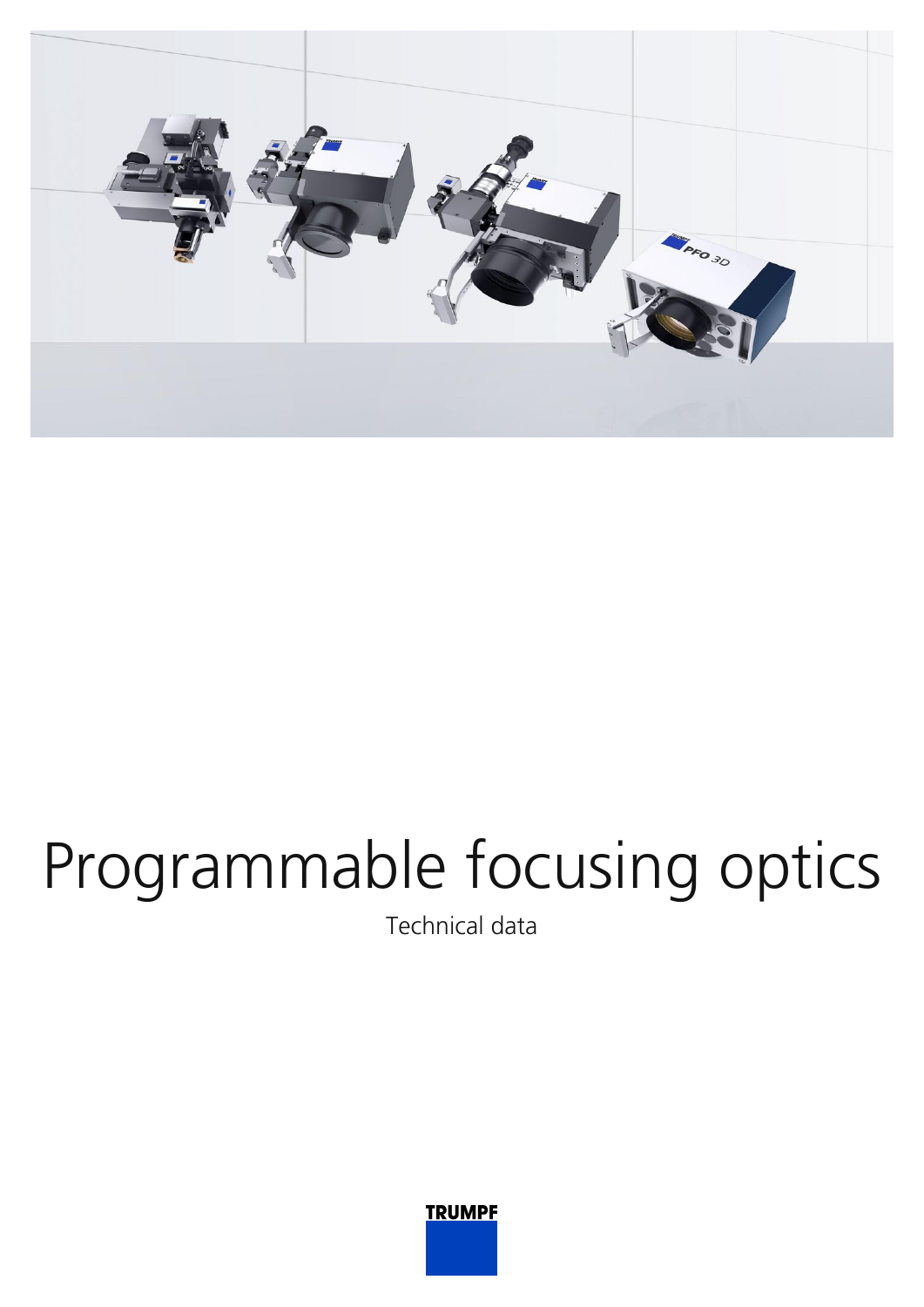|                                                                                     | <b>PFO 14</b>                                                                                                                                  | <b>PFO 20</b>                                                                                                                              | <b>PFO 33-2</b>                                                                                                                                  |
|-------------------------------------------------------------------------------------|------------------------------------------------------------------------------------------------------------------------------------------------|--------------------------------------------------------------------------------------------------------------------------------------------|--------------------------------------------------------------------------------------------------------------------------------------------------|
| <b>LASER PARAMETERS</b>                                                             |                                                                                                                                                |                                                                                                                                            |                                                                                                                                                  |
| WAVELENGTH                                                                          |                                                                                                                                                |                                                                                                                                            |                                                                                                                                                  |
| <b>POWER</b>                                                                        | bis 2000 W (cw)                                                                                                                                | bis 2000 W (cw)                                                                                                                            | To 8000 W (cw)                                                                                                                                   |
| NUMERICAL APERTURE                                                                  | typ. 0.11 / max. 0.12                                                                                                                          | typ. 0.11 / max. 0.12                                                                                                                      | typ. 0.11 / max. 0.12                                                                                                                            |
| LASER LIGHT CABLE TYPE                                                              | LLK-D, LLK-B, LLK-A                                                                                                                            | LLK-D, LLK-B, LLK-A                                                                                                                        | LLK-D, LLK-B                                                                                                                                     |
| <b>OPTICS CONFIGURATION 2</b>                                                       |                                                                                                                                                |                                                                                                                                            |                                                                                                                                                  |
| COLLIMATION                                                                         | 35 / 56 mm                                                                                                                                     | 35 / 56 / 80 / 90 / 100 mm                                                                                                                 | 60 / 90 / 140 / 150 / 200 / 300 mm                                                                                                               |
| <b>FOCAL LENGTH</b>                                                                 | 100 / 160 / 163 / 254 / 330 / 420<br>mm                                                                                                        | 90 / 100 / 135 / 160 / 163 / 200 /<br>254 / 264 / 280 / 330 / 395 / 420 /<br>560/740 mm                                                    | 160 / 255 / 265 / 345 / 450 / 600 /<br>900 mm                                                                                                    |
| Z STROKE FOR FOCAL LENGTH OF<br>LENS                                                |                                                                                                                                                |                                                                                                                                            |                                                                                                                                                  |
| FIELD SIZE (ELLIPSE Y X X) FOR<br>FOCAL LENGTH OF LENS                              | f100: 47 mm x 18 mm<br>f160: 110 mm x 75 mm<br>f163: 110 mm x 70 mm<br>f254: 170 mm x 120 mm<br>f330: 220 mm x 178 mm<br>f420: 286 mm x 230 mm | f100: 50 mm x 36 mm<br>f135: 70 mm x 50 mm<br>f160: 86 mm x 66 mm<br>f264: 180 mm x 136 mm (Beispiele<br>für TruDisk IR/TruFiber/TruMicro) |                                                                                                                                                  |
| FIELD SIZE (ELLIPSE Y X X) FOR<br>FOCAL LENGTH OF LENS FOR<br>TRUDISK/TRUMICRO      |                                                                                                                                                |                                                                                                                                            | f160: 56 mm x 34 mm<br>f255: 180 mm x 104 mm<br>f345: 240 mm x 140 mm<br>f450: 320 mm x 190 mm<br>f600: 376 mm x 230 mm<br>f900: 520 mm x 310 mm |
| FIELD SIZE (ELLIPSE Y X X) FOR<br>FOCAL LENGTH OF LENS FOR<br>TRUFIBER (FD34)       |                                                                                                                                                |                                                                                                                                            | f265: 140 mm x 102 mm<br>f345: 208 mm x 152 mm<br>f450: 288 mm x 190 mm<br>f600: 374 mm x 240 mm                                                 |
| FIELD SIZE (ELLIPSE Y X X) FOR<br>FOCAL LENGTH OF LENS FOR<br>HIGHBRIGHTNESS LENSES |                                                                                                                                                |                                                                                                                                            | f265: 152 mm x 108 mm<br>f345: 140 mm x 102 mm<br>f450: 288 mm x 190 mm<br>1600: 374 mm x 240 mm                                                 |
| <b>STRUCTURAL DESIGN</b>                                                            |                                                                                                                                                |                                                                                                                                            |                                                                                                                                                  |
| DIMENSIONS (W X H X D)                                                              | 278 mm x 391 mm x 202 mm<br>(Beispielkonfiguration mit fc56 und<br>f160                                                                        | 278 mm x 296 mm x 202 mm<br>(Beispielkonfiguration mit fc90 und<br>f264)                                                                   | 379 mm x 421 mm x 202 mm<br>(Example configuration with fc150<br>and f450)                                                                       |
| WEIGHT                                                                              | 15 kg                                                                                                                                          | 15 kg                                                                                                                                      | 25 kg                                                                                                                                            |
| <b>COMPATIBILITY</b>                                                                |                                                                                                                                                |                                                                                                                                            |                                                                                                                                                  |
| <b>AVAILABLE LASERS</b>                                                             | TruDiode, TruDisk, TruMicro                                                                                                                    | TruDiode, TruDisk, TruFiber,<br>TruMicro, TruPulse                                                                                         | TruDisk, TruFiber, TruMicro,<br>TruPulse                                                                                                         |
| AVAILABLE SENSOR SYSTEM                                                             |                                                                                                                                                | VisionLine, CalibrationLine,<br>temperature control for plastic<br>welding and curing                                                      | VisionLine, CalibrationLine                                                                                                                      |
| <b>OPTIONS</b>                                                                      |                                                                                                                                                |                                                                                                                                            |                                                                                                                                                  |
| <b>AVAILABLE OPTIONS</b>                                                            | Crossjet, camera monitoring                                                                                                                    | Crossjet, sensor interface, lighting                                                                                                       | Crossjet, MVE nozzle, smoke bell,<br>sensor interface, lighting                                                                                  |
| AVAILABLE SOFTWARE OPTIONS                                                          | TruTops PFO, PFO Smart Teach App                                                                                                               | TruTops PFO, PFO Smart Teach App                                                                                                           | TruTops PFO, PFO Smart Teach App                                                                                                                 |
|                                                                                     |                                                                                                                                                |                                                                                                                                            |                                                                                                                                                  |

**PFO 1D PFO 3D**

## **LASER PARAMETERS**

 $\overline{0}$ WAVELENGTH

POWER bis 8000 W (cw) bis 8000 W (cw)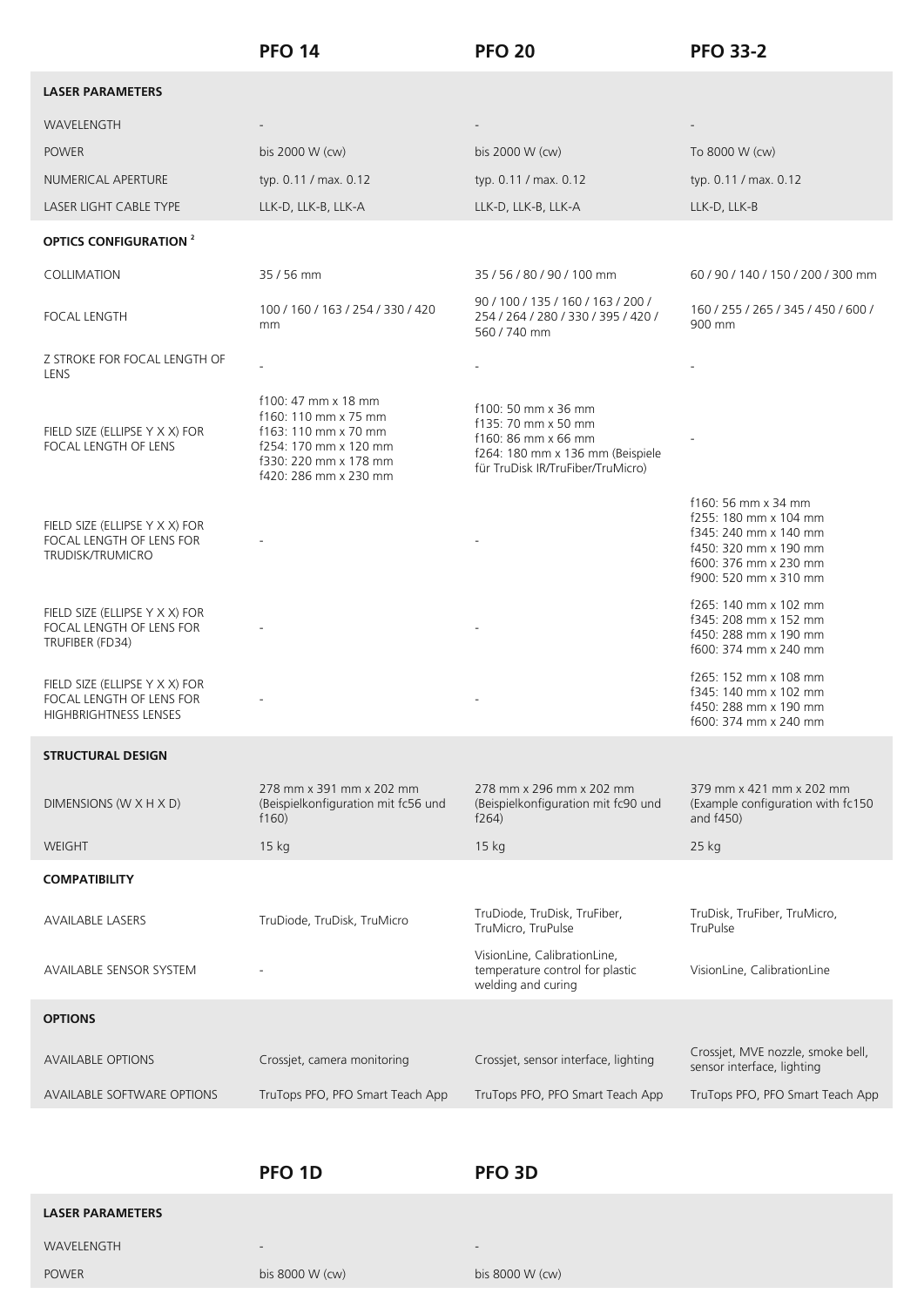|                                                                                            | PFO <sub>1D</sub>                                                                                                                                         | PFO <sub>3D</sub>                                                                                                                                                       |
|--------------------------------------------------------------------------------------------|-----------------------------------------------------------------------------------------------------------------------------------------------------------|-------------------------------------------------------------------------------------------------------------------------------------------------------------------------|
| NUMERICAL APERTURE                                                                         | typ. 0.11 / max. 0.12                                                                                                                                     | typ. 0.11 / max. 0.12                                                                                                                                                   |
| LASER LIGHT CABLE TYPE                                                                     | LLK-D, LLK-B                                                                                                                                              | LLK-D                                                                                                                                                                   |
| <b>OPTICS CONFIGURATION 2</b>                                                              |                                                                                                                                                           |                                                                                                                                                                         |
| COLLIMATION                                                                                | 150 mm                                                                                                                                                    | 138 mm                                                                                                                                                                  |
| <b>FOCAL LENGTH</b>                                                                        | 150 / 200 / 300 mm                                                                                                                                        | 255 / 345 / 450 / 600 / 900 mm                                                                                                                                          |
| Z STROKE FOR FOCAL LENGTH OF<br>LENS                                                       |                                                                                                                                                           | $f255: \pm 22$ mm<br>$f345: \pm 40$ mm<br>$f450: \pm 70$ mm<br>$f600: \pm 100$ mm<br>$f900: \pm 220$ mm                                                                 |
| FIELD SIZE (ELLIPSE Y X X) FOR<br>FOCAL LENGTH OF LENS                                     |                                                                                                                                                           | f255: 174 mm x 102 mm ( $z=0$ )<br>f345: 240 mm x 140 mm ( $z=0$ )<br>$f450: 320$ mm x 190 mm (z=0)<br>$f600: 376$ mm x 230 mm ( $z=0$ )<br>f900: 525 mm x 340 mm (z=0) |
| FIELD SIZE (ELLIPSE Y X X) FOR<br>FOCAL LENGTH OF LENS FOR<br><b>TRUDISK/TRUMICRO</b>      |                                                                                                                                                           |                                                                                                                                                                         |
| FIELD SIZE (ELLIPSE Y X X) FOR<br>FOCAL LENGTH OF LENS FOR<br>TRUFIBER (FD34)              |                                                                                                                                                           |                                                                                                                                                                         |
| FIELD SIZE (ELLIPSE Y X X) FOR<br>FOCAL LENGTH OF LENS FOR<br><b>HIGHBRIGHTNESS LENSES</b> |                                                                                                                                                           |                                                                                                                                                                         |
| <b>STRUCTURAL DESIGN</b>                                                                   |                                                                                                                                                           |                                                                                                                                                                         |
| DIMENSIONS (W X H X D)                                                                     | 227 mm x 562 mm x 229 mm                                                                                                                                  | 412 mm x 266 mm x 366 mm                                                                                                                                                |
| <b>WEIGHT</b>                                                                              | 12.5 kg                                                                                                                                                   | 35 kg                                                                                                                                                                   |
| <b>COMPATIBILITY</b>                                                                       |                                                                                                                                                           |                                                                                                                                                                         |
| <b>AVAILABLE LASERS</b>                                                                    | TruDiode, TruDisk                                                                                                                                         | TruDisk                                                                                                                                                                 |
| AVAILABLE SENSOR SYSTEM                                                                    |                                                                                                                                                           | VisionLine, CalibrationLine,<br>SeamLine Remote, OCT seam<br>position control                                                                                           |
| <b>OPTIONS</b>                                                                             |                                                                                                                                                           |                                                                                                                                                                         |
| <b>AVAILABLE OPTIONS</b>                                                                   | Crossjet, MVE nozzle, shielding gas<br>supply, camera monitoring, sensor<br>interface, lighting, cartridge<br>module, protective glass<br>monitoring unit | I-PFO, crossjet, MVE nozzle, smoke<br>bell, lighting version                                                                                                            |
| AVAILABLE SOFTWARE OPTIONS                                                                 | $\overline{\phantom{a}}$                                                                                                                                  | TruTops I-PFO and TruTops PFO,<br>PFO Smart Teach App                                                                                                                   |